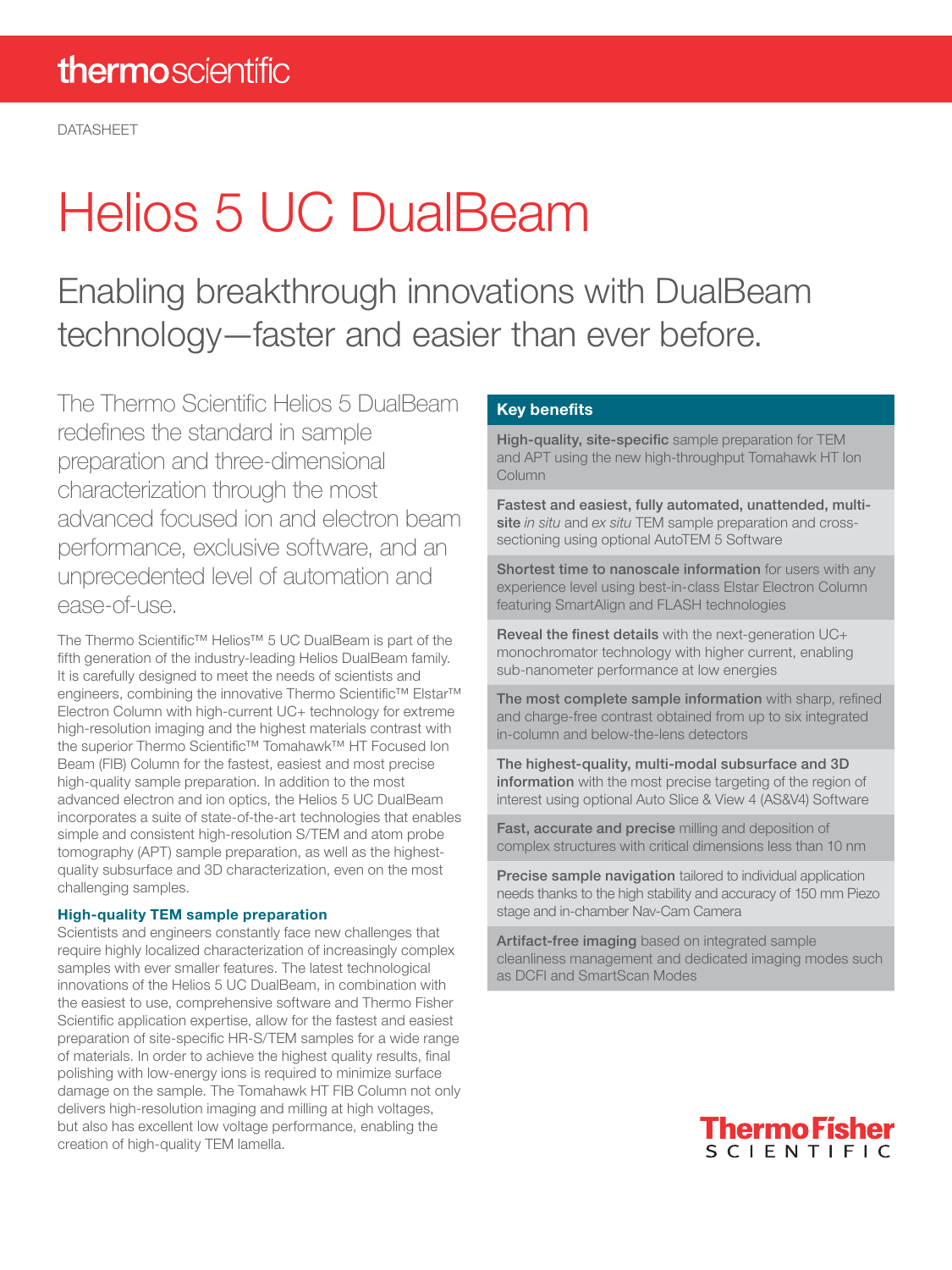

High-quality TEM lamella produced with Helios DualBeam in less than one hour using AutoTEM 5 Software offering easiest and most automated TEM sample preparation workflow.

The combination of the Helios 5 UC DualBeam with Thermo Scientific™ AutoTEM™ 5 Software enables fully automated *in situ* TEM sample preparation. This allows users with any experience level to achieve the highest quality results and significantly increases productivity through unattended sample preparation during the day or overnight.

#### Highest resolution, most precise materials contrast

The Helios 5 UC DualBeam features an ultra-high-brightness electron source with next-generation UC+ monochromator technology to reduce the beam energy spread below 0.2 eV for beam currents up to 100 pA. This enables sub-nanometer resolution and highest surface sensitivity at low landing energies. The innovative Elstar Electron Column provides the foundation of the system's unprecedented high-resolution imaging capability. It offers the best nanoscale details, using the widest range of working conditions, whether operating at 30 keV in STEM mode to access structural information or at lower energies to obtain charge-free, detailed information from the surface. With its immersion mode and unique triple detection system located inside the column, the system is designed for simultaneous detector acquisition for angular and energy-selective SE and BSE imaging. Fast access to the most detailed nanoscale information is guaranteed, not only top-down, but also on tilted specimens or cross sections. Additional below-the-lens detectors and the electron beam deceleration mode ensure the fast and easy simultaneous collection of all signals to reveal the smallest features in material surfaces or cross sections. Fast, accurate and reproducible results are obtained thanks to the unique column design of the Elstar Column, which includes constant power lenses for higher thermal stability and electrostatic scanning for higher deflection linearity and speed.

The Helios 5 UC DualBeam introduces novel SmartAlign technology. It eliminates the need for any user alignments of the electron column, which not only minimizes the maintenance, but also increases the operator's productivity. In general, to achieve the best results on different materials, fine tuning of the beam would be required. It is typically done by the alignment sequence of focusing, lens centering and stigmation, which can be challenging and time consuming. To address this, the Helios 5 UC DualBeam introduces FLASH technology, a new

fine image tuning capability. With FLASH technology, you only need to perform a simple mouse-gesture in the graphical user interface, a procedure similar to focusing the image, and the instrument will introduce any necessary corrections "on-the-fly" to the stigmators and lens centering, as well as bring the image to focus. On average, FLASH technolgy can result in up to a 10x improvement in the time required to obtain an optimized image.

# Highest quality subsurface and 3D information

Subsurface or three-dimensional characterization is often required to better understand the structure and properties of a sample. The Helios 5 UC DualBeam with optional Thermo Scientific™ Auto Slice & View™ 4 Software allows for the highest-quality, fully automated acquisition of multi-modal 3D datasets, including, among others, BSE imaging for maximum materials contrast, energy dispersive spectroscopy (EDS) for compositional information, and electron backscatter diffraction (EBSD) for microstructural and crystallographic information. Combined with Thermo Scientific™ Avizo™ Software, it delivers a unique workflow solution for highest-resolution, advanced 3D characterization and analysis at the nanometer scale.

#### Enabling real-world experimentation

Designed for the most challenging electron microscopy tasks in materials science, the Helios 5 UC DualBeam can be equipped with a fully integrated, extremely fast, MEMS-based heating stage for sample characterization in closer to real-world working conditions. The Helios 5 UC DualBeam combines expanded deposition and etching capabilities, enhanced sample flexibility and control, and Thermo Scientific™ AutoScript 4™ Software for customized automation to create the most advanced DualBeam™ system ever assembled—all backed by our expert application and service support.

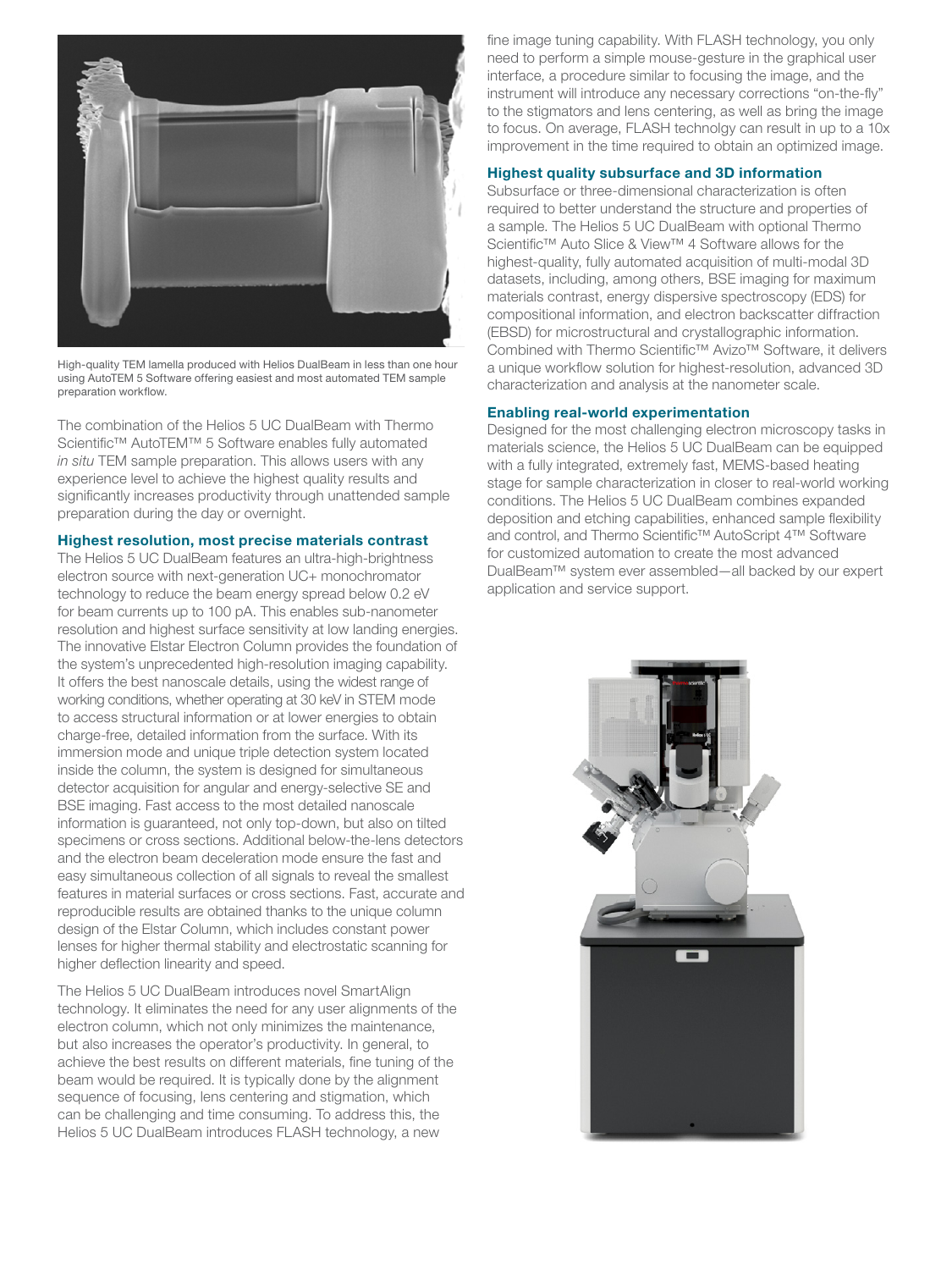# Electron optics

- Elstar extreme high-resolution field emission SEM column with:
	- Magnetic immersion objective lens
	- High-stability Schottky field emission gun to provide stable high-resolution analytical currents
	- UC+ monochromator technology
- SmartAlign: user-alignments-free technology
- 60-degree dual objective lens with pole piece protection allows tilting of larger samples
- Automated heated apertures to ensure cleanliness and touchfree aperture exchange
- Electrostatic scanning for higher deflection linearity and speed
- Thermo Scientific™ ConstantPower™ Lens Technology for higher thermal stability
- Integrated Fast Beam Blanker\*
- Beam deceleration with stage bias from 0 V to -4 kV
- Minimum source lifetime: 12 months

# Electron beam resolution

- At optimum WD:
	- 0.6 nm at 30 kV STEM
	- $-$  0.7 nm at 1 kV
	- 1.0 nm at 500 V (ICD)
- At coincident point:
	- 0.6 nm at 15 kV
	- 1.2 nm at 1 kV

# Electron beam parameter space

- Electron beam current range: 0.8 pA to 100 nA
- Accelerating voltage range: 350 V 30 kV
- Landing energy range: 20 eV 30 keV
- Maximum horizontal field width: 2.3 mm at 4 mm WD

# Ion optics

Tomahawk HT Ion Column with superior high-current performance

- Ion beam current range: 1 pA 100 nA
- Accelerating voltage range: 500 V 30 kV
- Two-stage differential pumping
- Time-of-flight (TOF) correction
- 15-position aperture strip
- Max. horizontal field width: 0.9 mm at beam coincidence point
- Minimum source lifetime: 1,000 hours

# Ion beam resolution at coincident point

- 4.0 nm at 30 kV using preferred statistical method
- 2.5 nm at 30 kV using selective edge method

# **Detectors**

- Elstar in-lens SE/BSE detector (TLD-SE, TLD-BSE)
- Elstar in-column SE/BSE detector (ICD)
- Elstar in-column BSE detector (MD)
- Everhart-Thornley SE detector (ETD)
- IR camera for viewing sample/column
- High-performance in-chamber electron and ion detector (ICE) for secondary ions (SI) and electrons (SE)\*
- Thermo Scientific In-chamber Nav-Cam Camera for sample navigation
- Retractable, low-voltage, high-contrast, directional, solid-state backscatter electron detector (DBS)\*
- Retractable STEM 3+ detector with BF/ DF/ HAADF segments\*
- Integrated beam current measurement

#### Stage and sample

High-precision five-axis motorized stage with Piezo-driven XYR axis:

- XY range: 150 mm
- Z range: 10 mm
- Rotation: 360° (endless)
- Tilt range: -10° to +60°
- XY repeatability: 1 μm
- Max sample height: Clearance 55 mm to eucentric point
- Max sample weight: 500 g (including sample holder)
- Max sample size: 150 mm with full rotation (larger samples possible with limited rotation)
- Compucentric rotation and tilt

#### Vacuum system

- Complete oil-free vacuum system
- Chamber vacuum: <2.6×10<sup>-6</sup> mbar (after 24-hour pumping)
- Evacuation time: <5 minutes

# Chamber

- E- and I-beam coincidence point at analytical WD (4 mm SEM)
- Ports: 21
- Inside width: 379 mm
- Integrated plasma cleaner

# Sample holders

- Multi-purpose specimen holder with adjustable height
- Vise specimen holder to clamp irregular, large or heavy specimens to the specimen stage\*
- Universal mounting base (UMB) for stable, flexible mounting of many combinations of samples and holders, such as flat and pretilt stubs, and row holders for TEM grids\*
- Various wafer and custom holders available by request\*

#### Image processor

- Dwell time range from 25 ns/pixel to 25 ms/pixel
- $\bullet$  Up to 6144  $\times$  4096 pixels
- File type: TIFF (8-, 16-, 24-bit), BMP or JPEG standard
- SmartSCAN Modes (256 frame average or integration, line integration and averaging, interlaced scanning)
- DCFI (Drift Compensated Frame Integration)

# System control

- 64-bit GUI with Windows® 10, keyboard, optical mouse
- Up to four live images showing independent beams and/or signals. Live color signal mixing
- Local language support: Check with your local Thermo Fisher Scientific Sales representatives for available language packs
- Two 24-inch widescreen monitors (1920×1200 pixels) for system GUI and full-screen image
- Microscope-controlling and support computers seamlessly sharing one keyboard, mouse and monitors